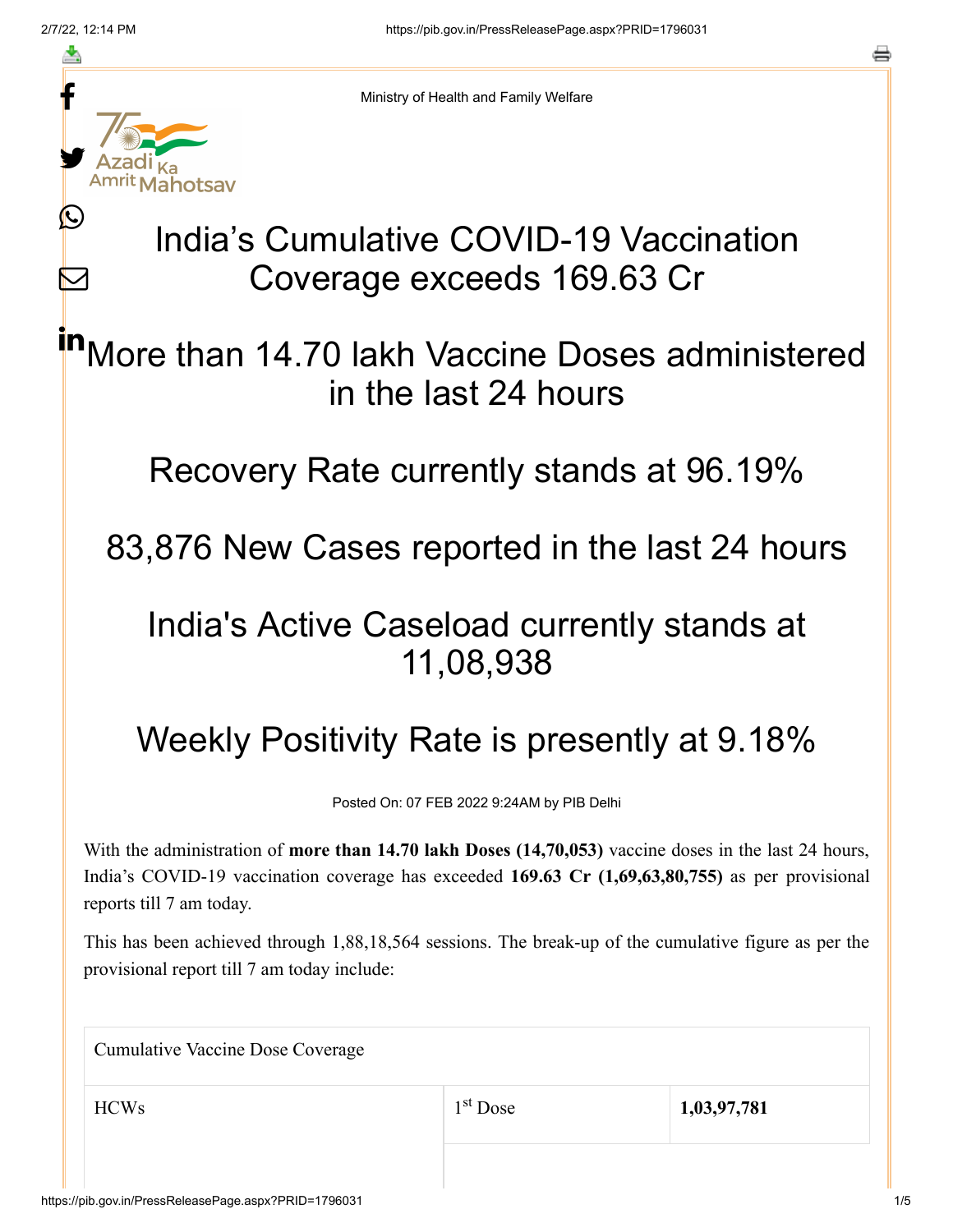| f<br>$\mathbf{\Omega}$<br>in |                        | $2nd$ Dose             | 99,03,933       |
|------------------------------|------------------------|------------------------|-----------------|
|                              |                        | <b>Precaution Dose</b> | 36,60,707       |
|                              | <b>FLWs</b>            | $1st$ Dose             | 1,84,01,732     |
|                              |                        | $2nd$ Dose             | 1,73,20,283     |
|                              |                        | <b>Precaution Dose</b> | 47,91,948       |
|                              | Age Group 15-18 years  | 1 <sup>st</sup> Dose   | 4,94,74,550     |
|                              |                        | $2nd$ Dose             | 58,41,998       |
|                              | Age Group 18-44 years  | 1 <sup>st</sup> Dose   | 54, 49, 45, 193 |
|                              |                        | $2nd$ Dose             | 41,62,01,224    |
|                              | Age Group 45-59 years  | $1st$ Dose             | 20, 10, 28, 565 |
|                              |                        | $2nd$ Dose             | 17,40,94,991    |
|                              | Over 60 years          | 1 <sup>st</sup> Dose   | 12,54,12,674    |
|                              |                        | $2nd$ Dose             | 10,84,67,154    |
|                              |                        | <b>Precaution Dose</b> | 64,38,022       |
|                              | <b>Precaution Dose</b> |                        | 1,48,90,677     |
|                              | Total                  |                        | 1,69,63,80,755  |

**1,99,054** patients have recovered in the last 24 hours and the cumulative tally of recovered patients (since the beginning of the pandemic) is now at **4,06,60,202.**

Consequently, India's recovery rate stands at **96.19%.**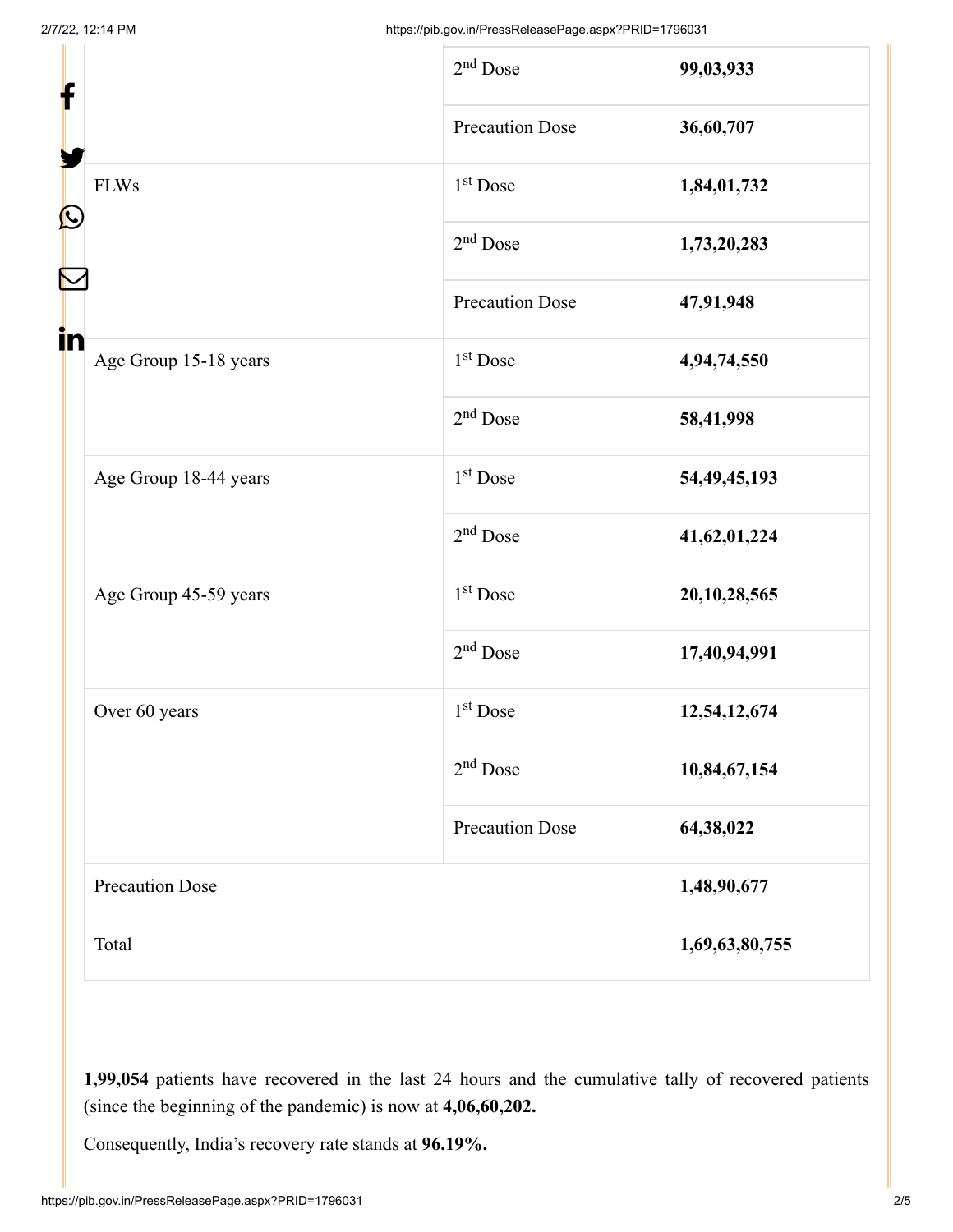

#### **83,876 new cases** were reported in the last 24 hours.



India's Active Caseload is presently at **11,08,938.** Active cases constitute **2.62%** of the country's total Positive Cases**.**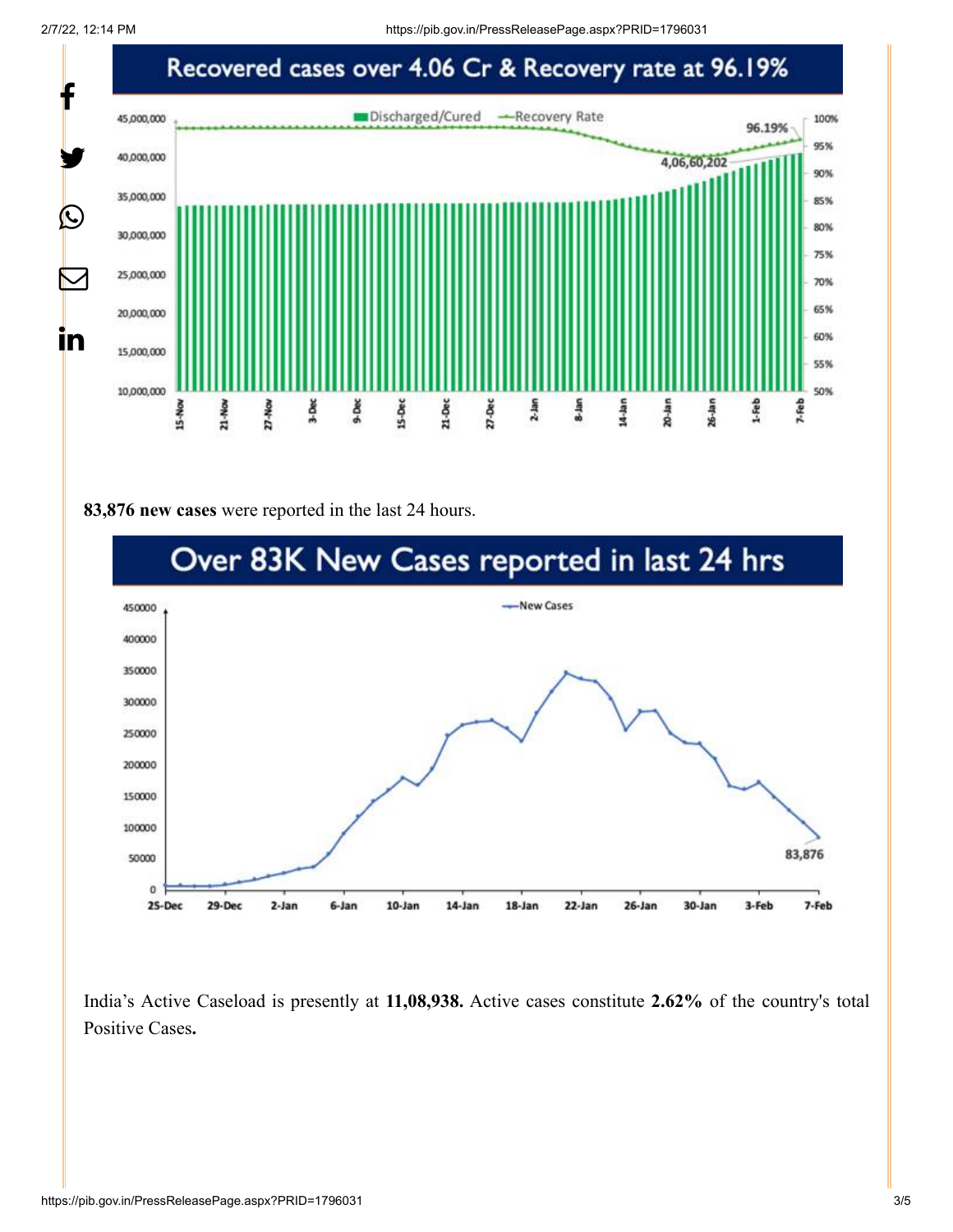2/7/22, 12:14 PM https://pib.gov.in/PressReleasePage.aspx?PRID=1796031



The testing capacity across the country continues to be expanded. The last 24 hours saw a total of **11,56,363** tests being conducted. India has so far conducted over **74.15 Cr (74,15,61,587**) cumulative tests.

While testing capacity has been enhanced across the country, **Weekly Positivity Rate** in the country currently **stands at 9.18%** and the **Daily Positivity rate is reported to be 7.25%.**